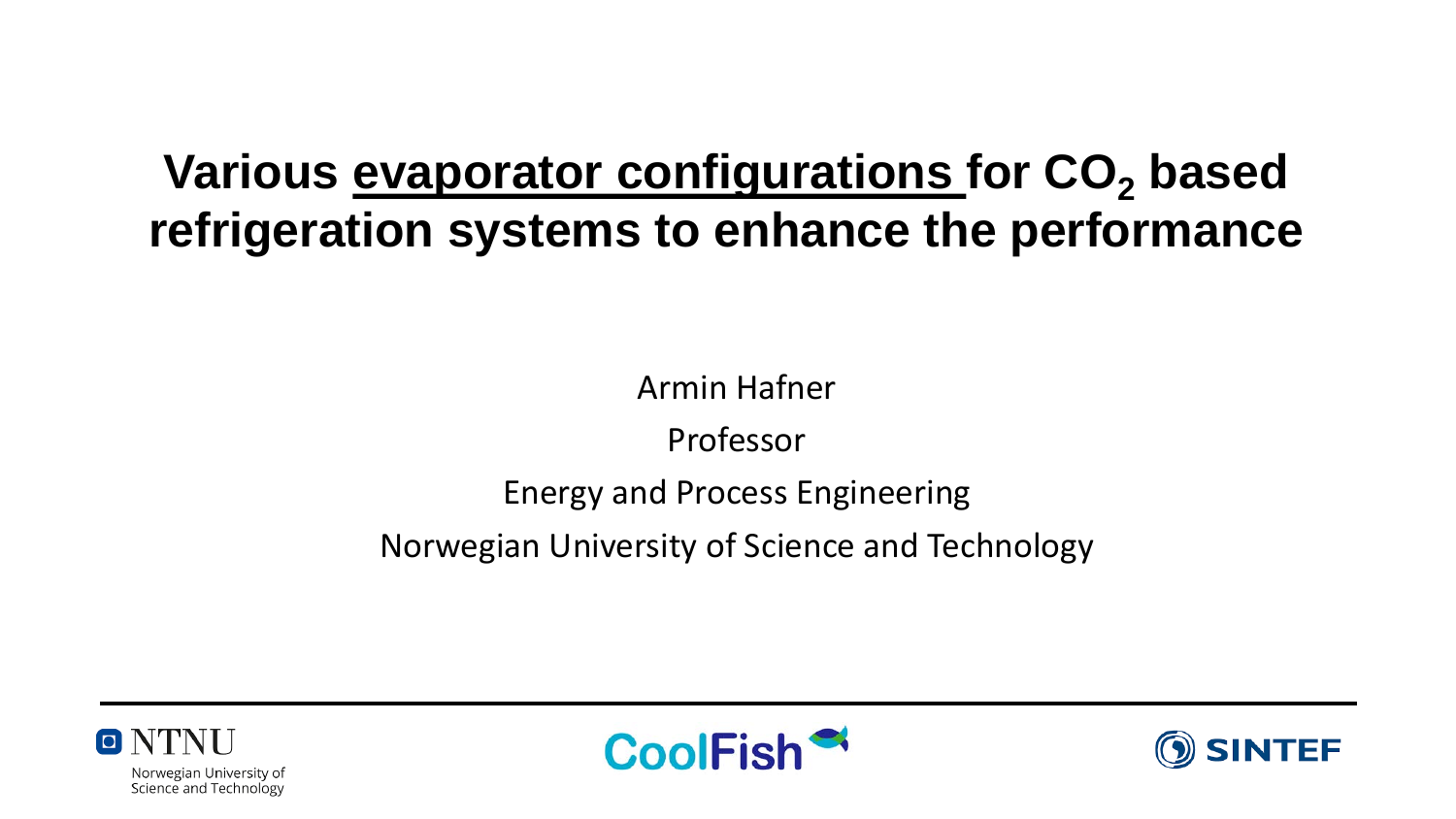# Introduction

#### **Heat transfer rate during evaporation:**

- Increases for higher heat transfer coefficient
	- Lower vapor fraction (increased liquid contact with evaporator surface)

#### **This leads to:**

- Better overall performance
- Compact heat exchanger design

#### **Objective:**

- Investigate various evaporator configurations
- Design specifications for compact heat exchangers



Heat transfer coefficient of  $CO<sub>2</sub>$  during evaporation,  $d = 1$  mm,  $G = 720$  kg. m<sup>-2</sup>. s<sup>-1</sup> [1]





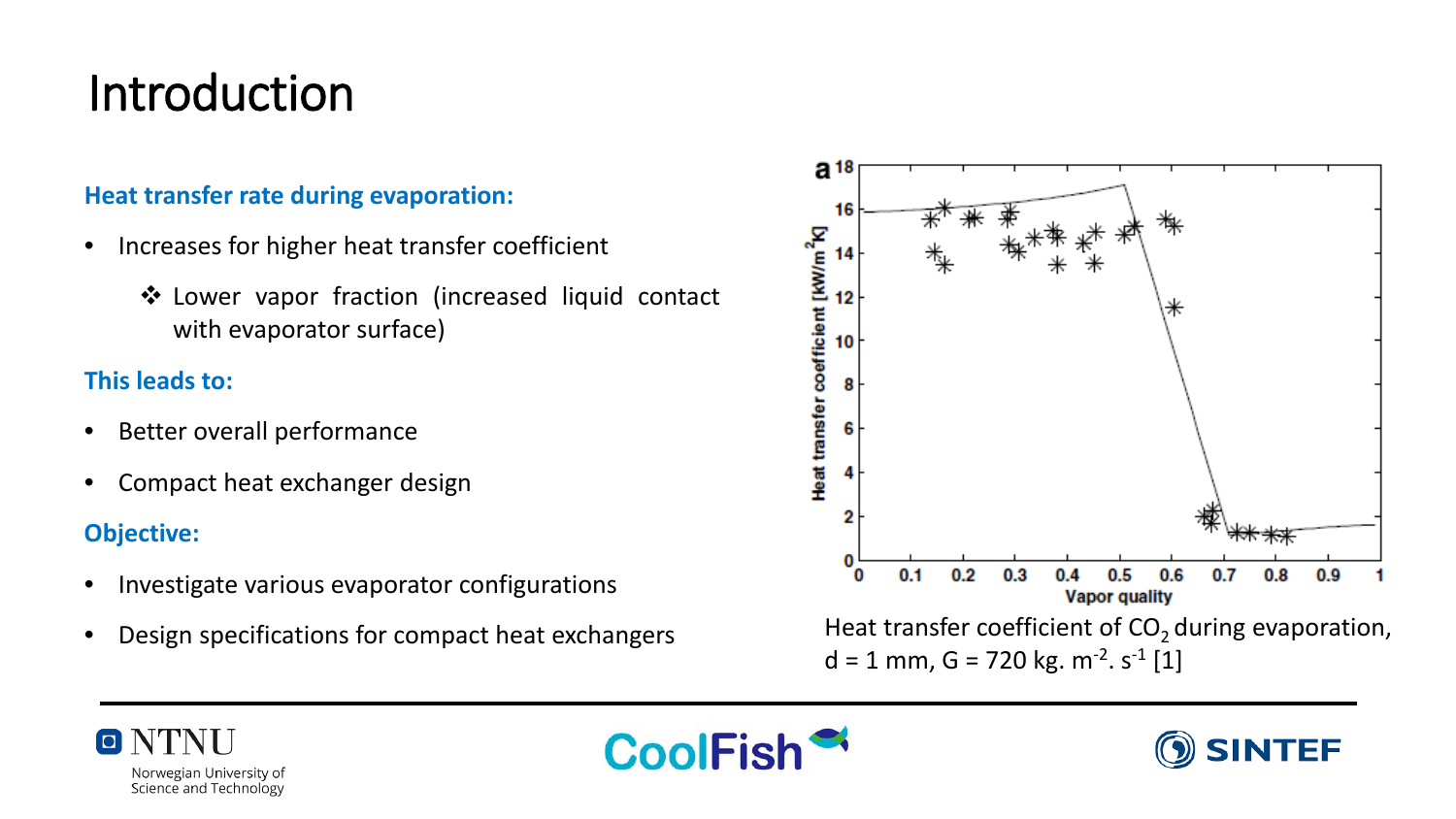# Evaporator configurations and controls

### **Can be divided into two broad categories:**



Dry-expansion (DX) evaporators with superheat control



Flooded evaporators (including liquid level control)





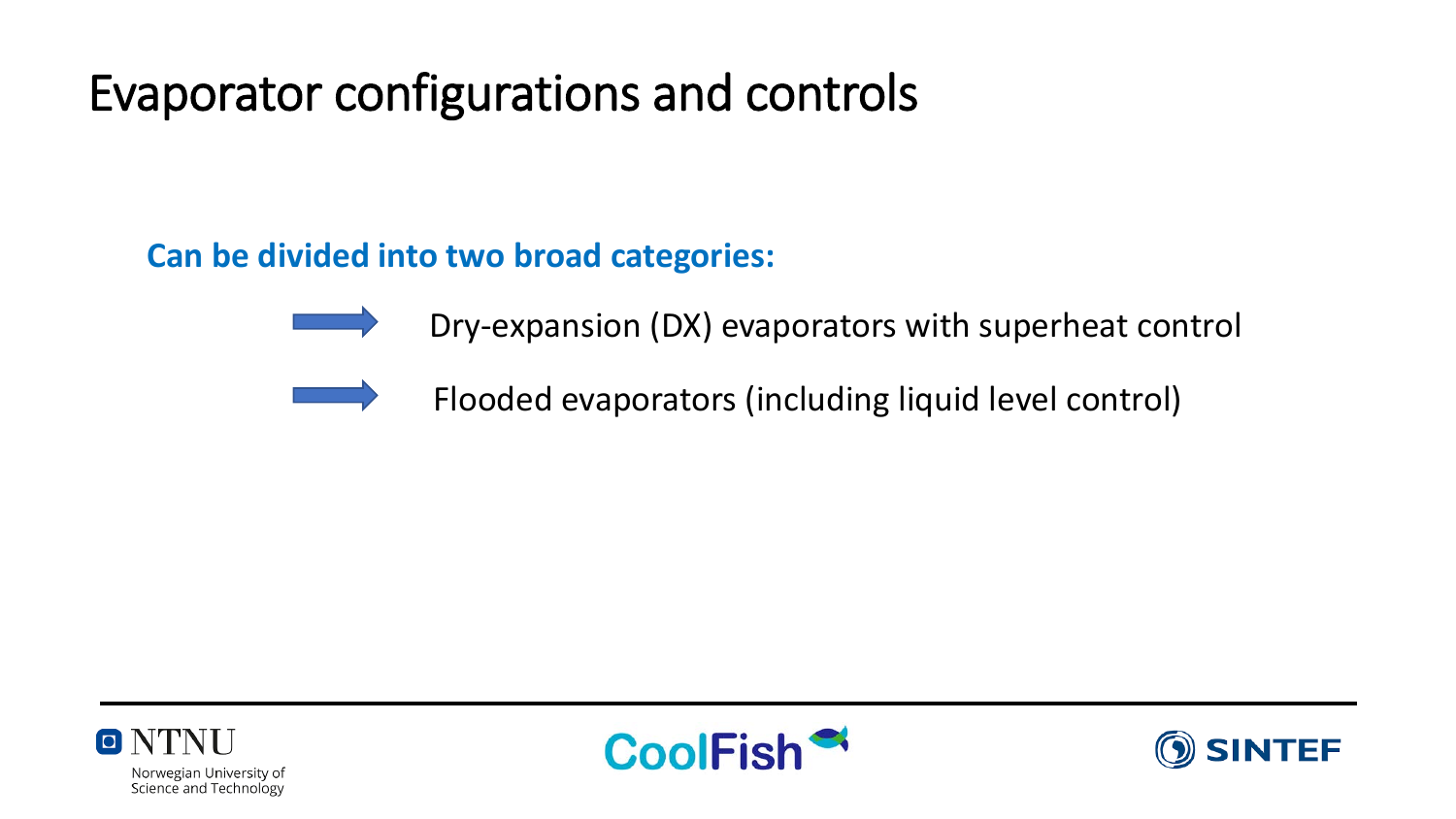## Dry expansion evaporators with superheat control

- Common solution for small/medium scale units
- Electronic expansion valve is commonly used
- Not recommended for large scale units

#### **Major drawbacks:**

- $\cdot$  Poor liquid contact (95% 99% vapor contact [2])
- ❖ Pressure drop and request for lower evaporation temperature to achieve superheat
- ❖ Maldistribution within evaporators in parallel runs
- ❖ Pulsations in the system







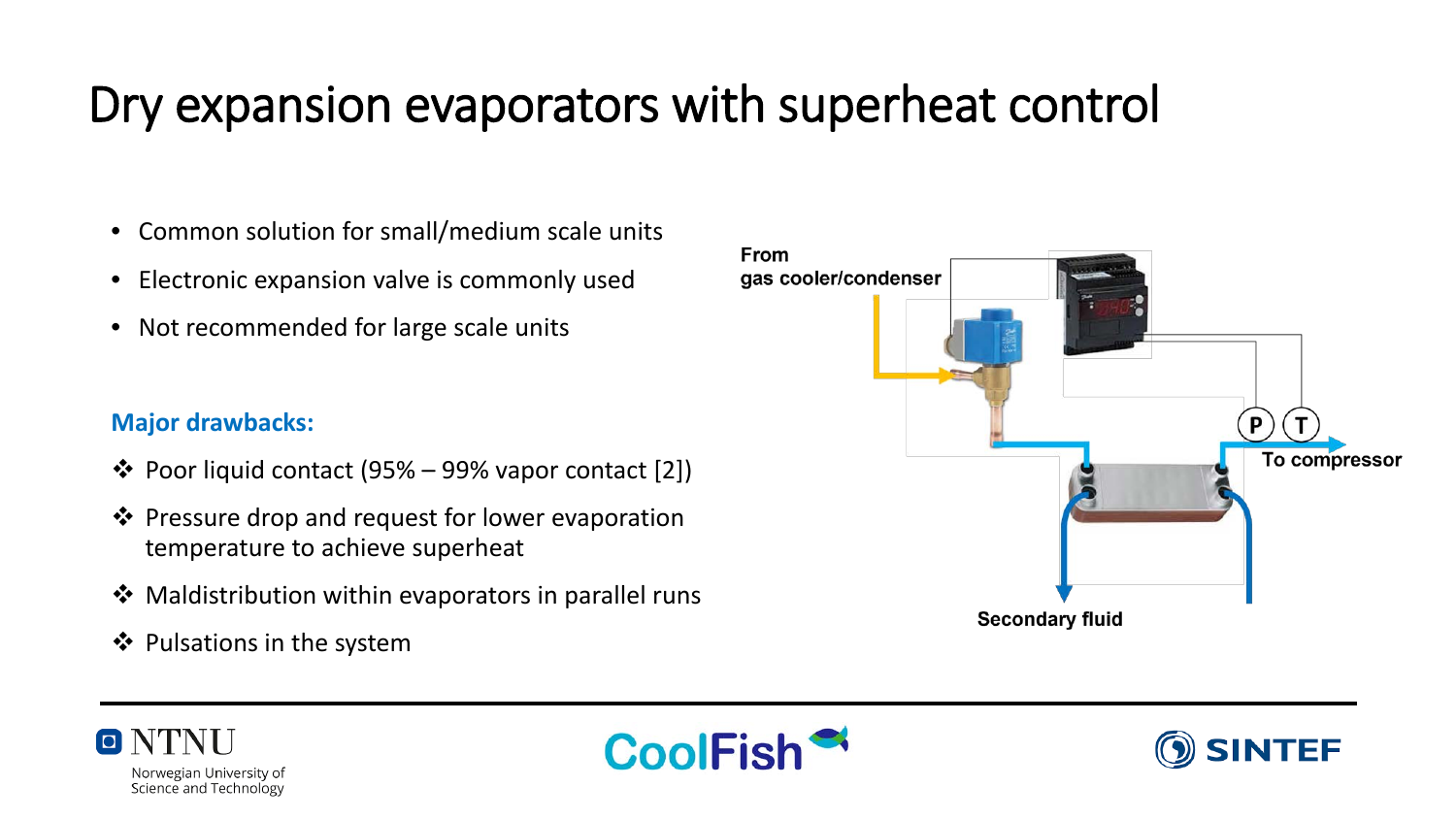# Flooded evaporators with liquid level control

**Can be classified into two broad categories:**



❖ Shell and tube heat exchanger is used.

 $\triangle$  Tubes are entirely submerged.





❖ Fouling issues on water side

Norwegian University of Science and Technology



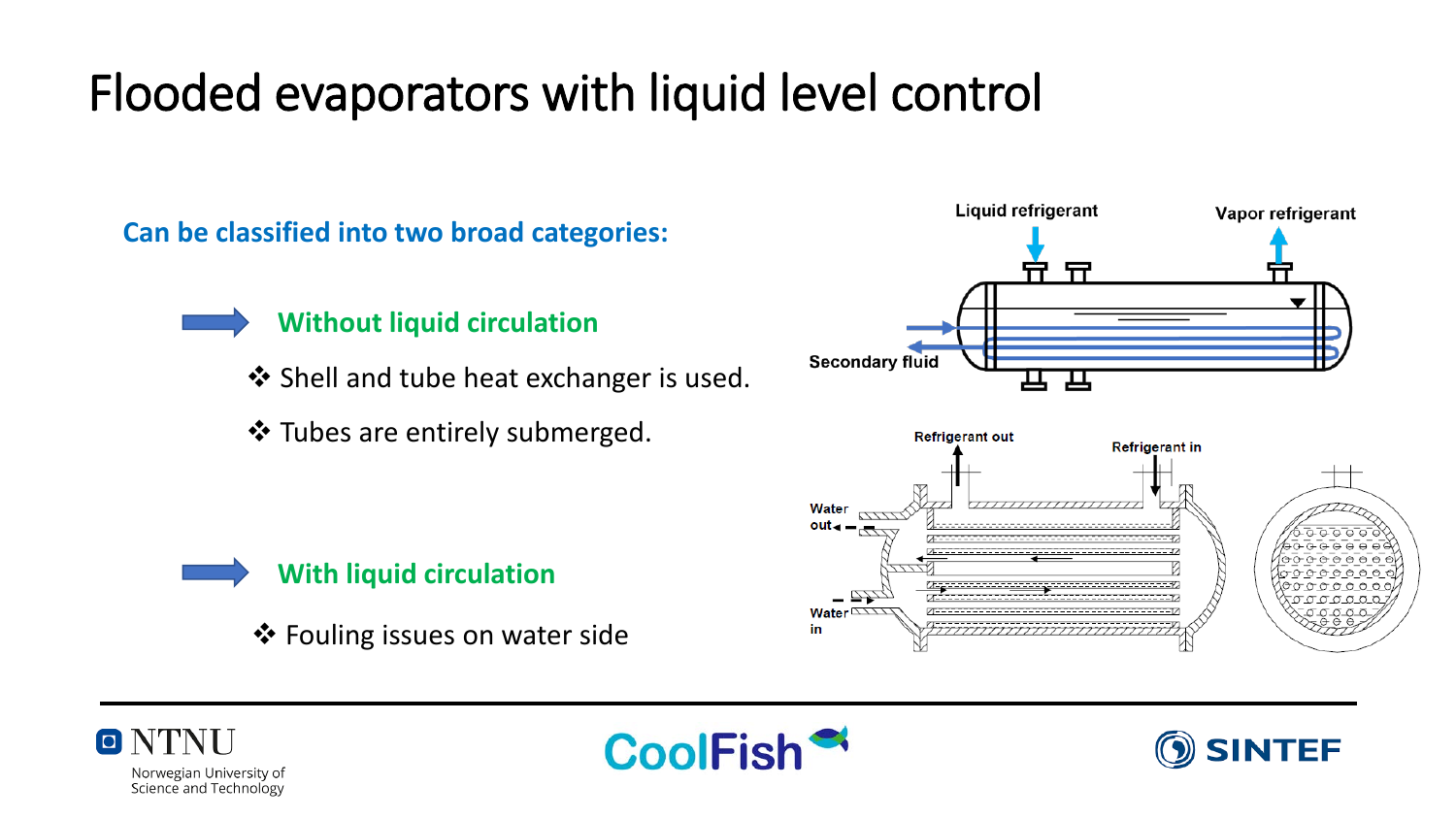# Flooded evaporators with liquid level control

#### **With liquid circulation**







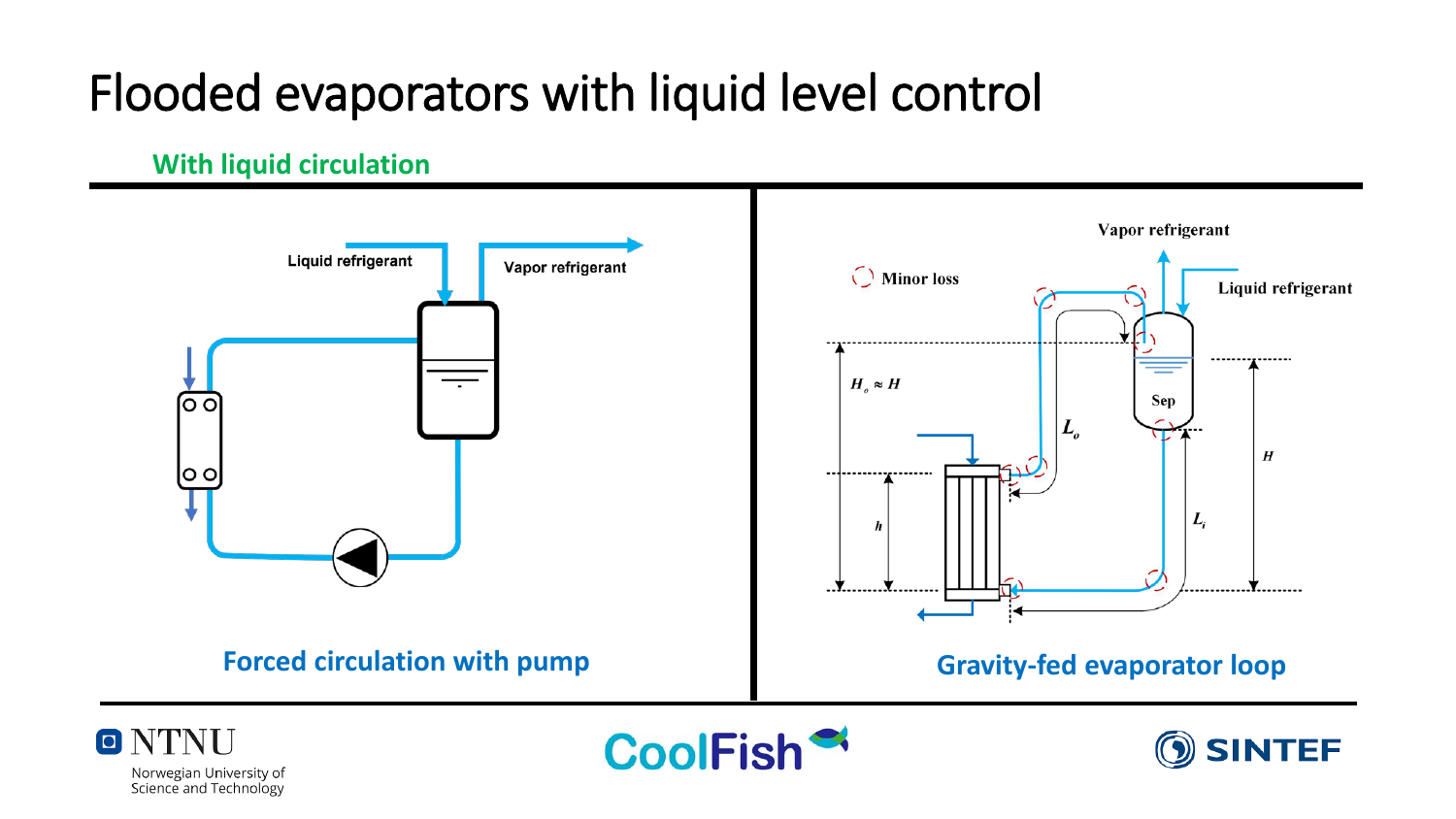Various evaporator configurations to be investigated at test-facility available at NTNU/SINTEF

- Shell and tube heat exchanger
- Gravity-fed evaporator loop
- Novel two-stage evaporator configuration





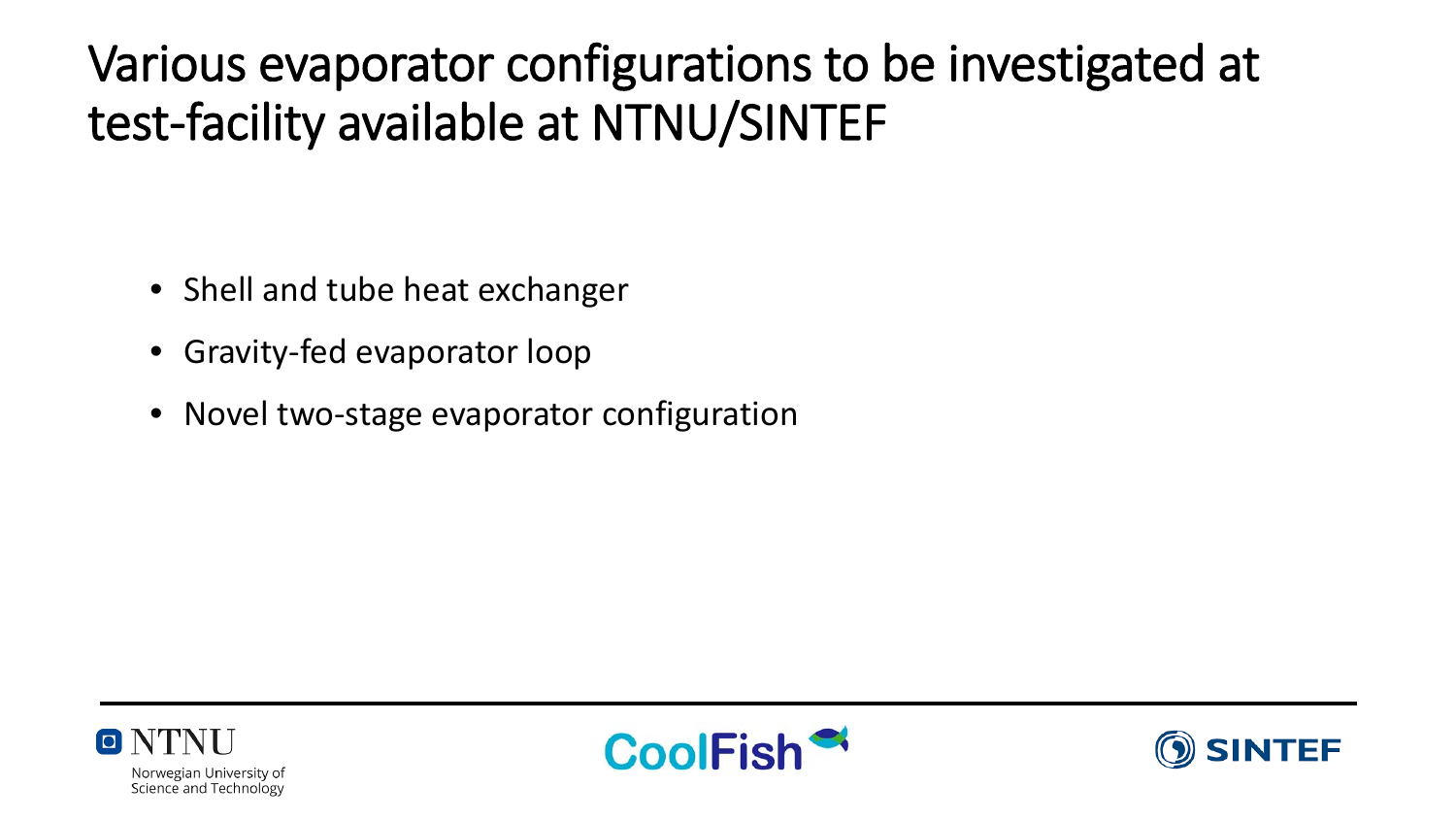# Shell and tube heat exchanger

Utilization of waste heat  $\dots$  Non clean fluids (grey water)  $\dots$ **Singe circuit on water side** 







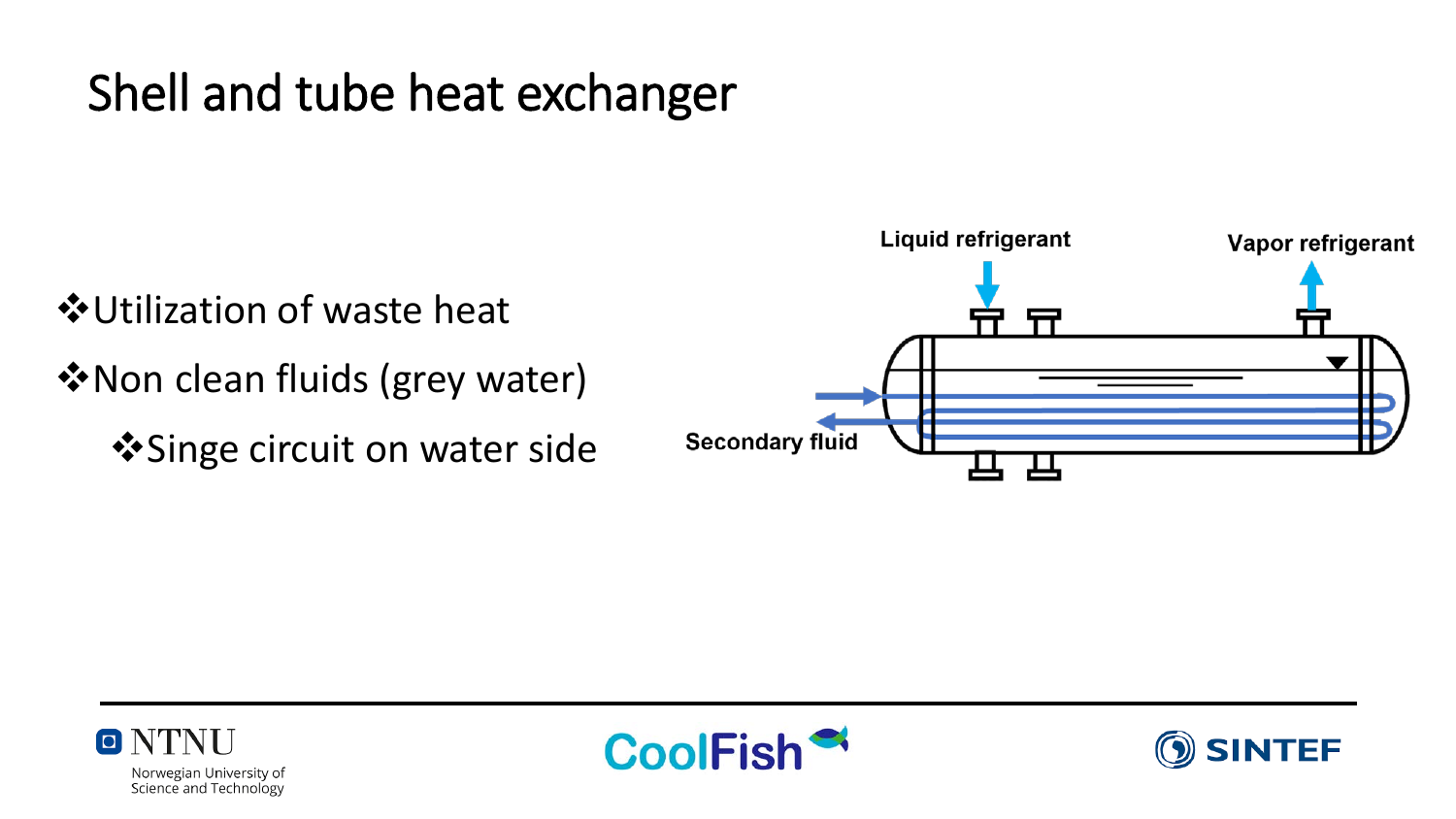# Gravity-fed evaporator loop / self-circulation loop

- Natural circulation due to density difference
- Selection of static head, *H*

❖ To overcome total pressure drop in loop







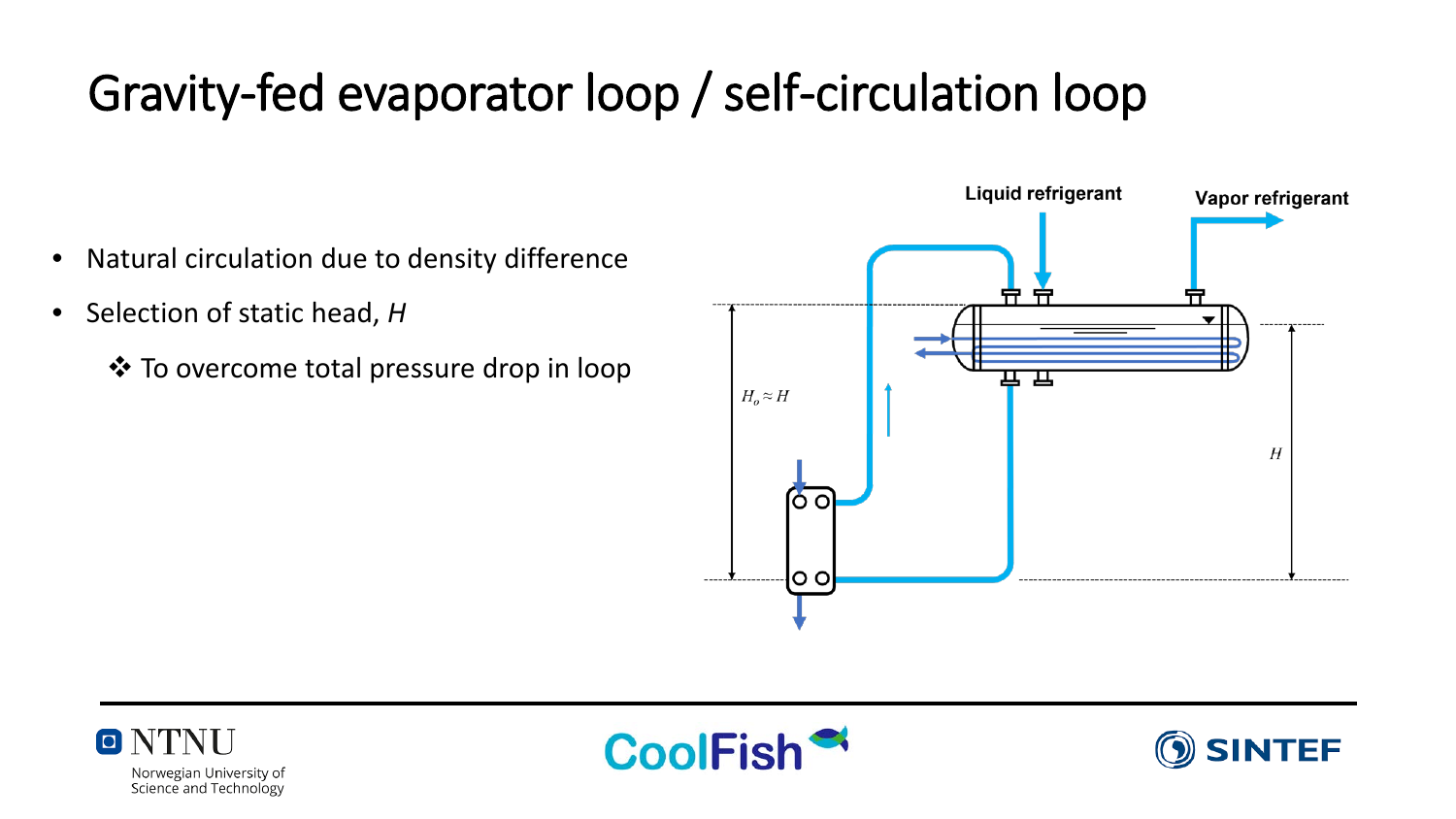## Novel two-stage evaporator configuration

- From gas cooler To receiver ᅲ ਲ ਲ **രാര**് o olo o
- Very compact arrangement
	- *Significant less pipework on water side*

*To be verified in early 2022* 

 $\rightarrow$  paper at GL2022





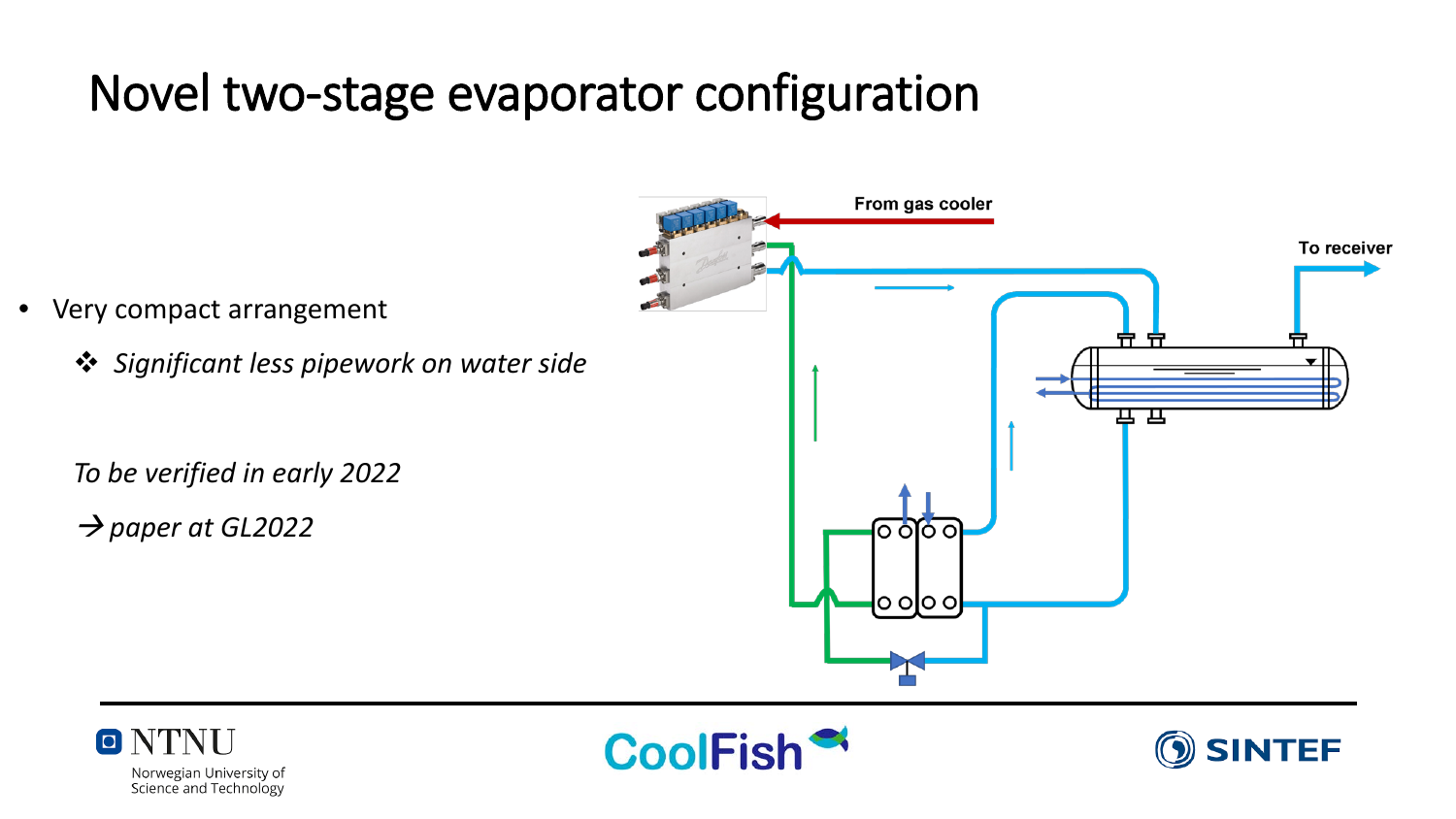# Test-facility available at NTNU/SINTEF







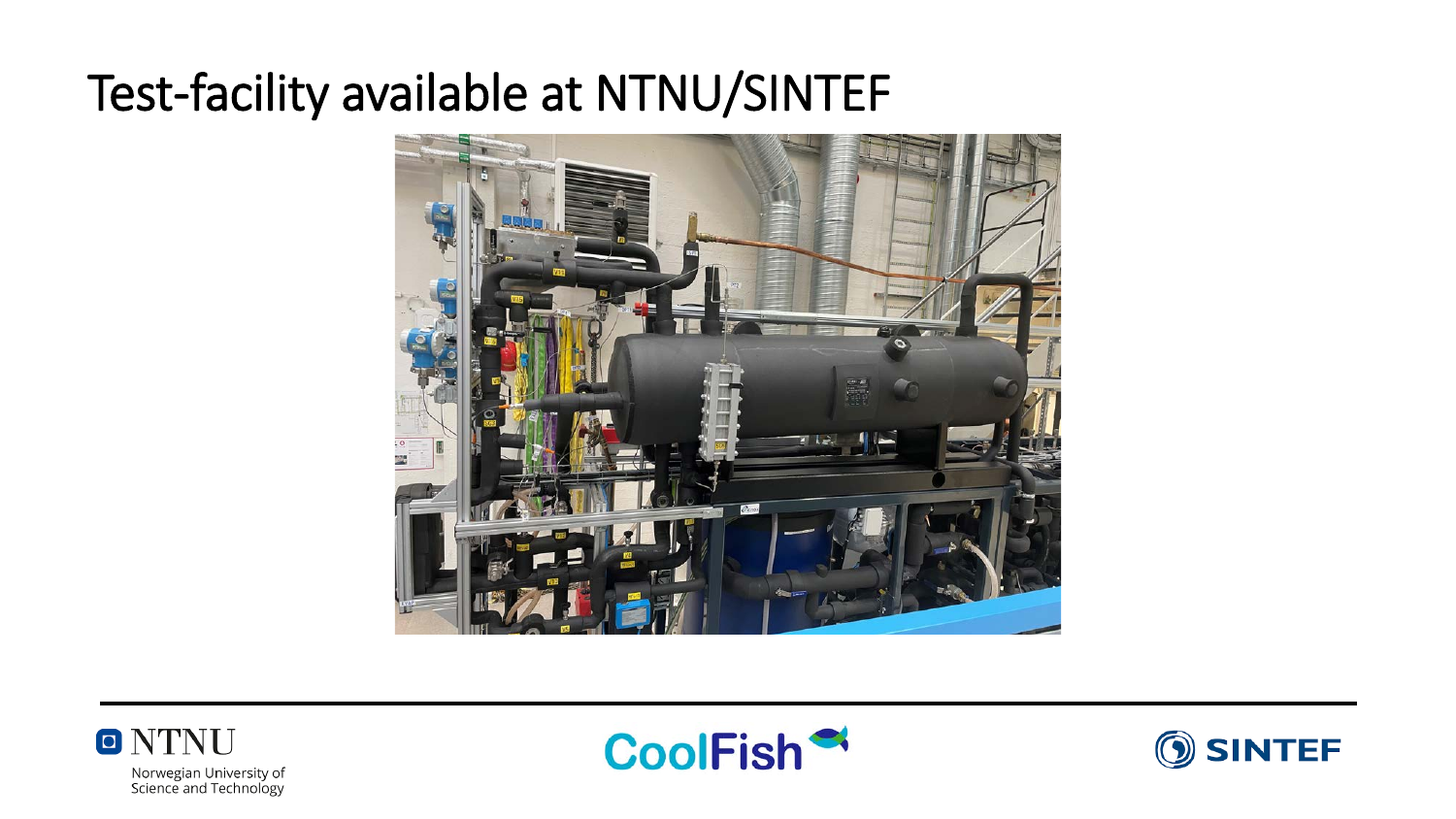# Summary

Flooded heat exchangers have advantages:

- Higher heat transfer rates
- More compact design
- Increased overall performance





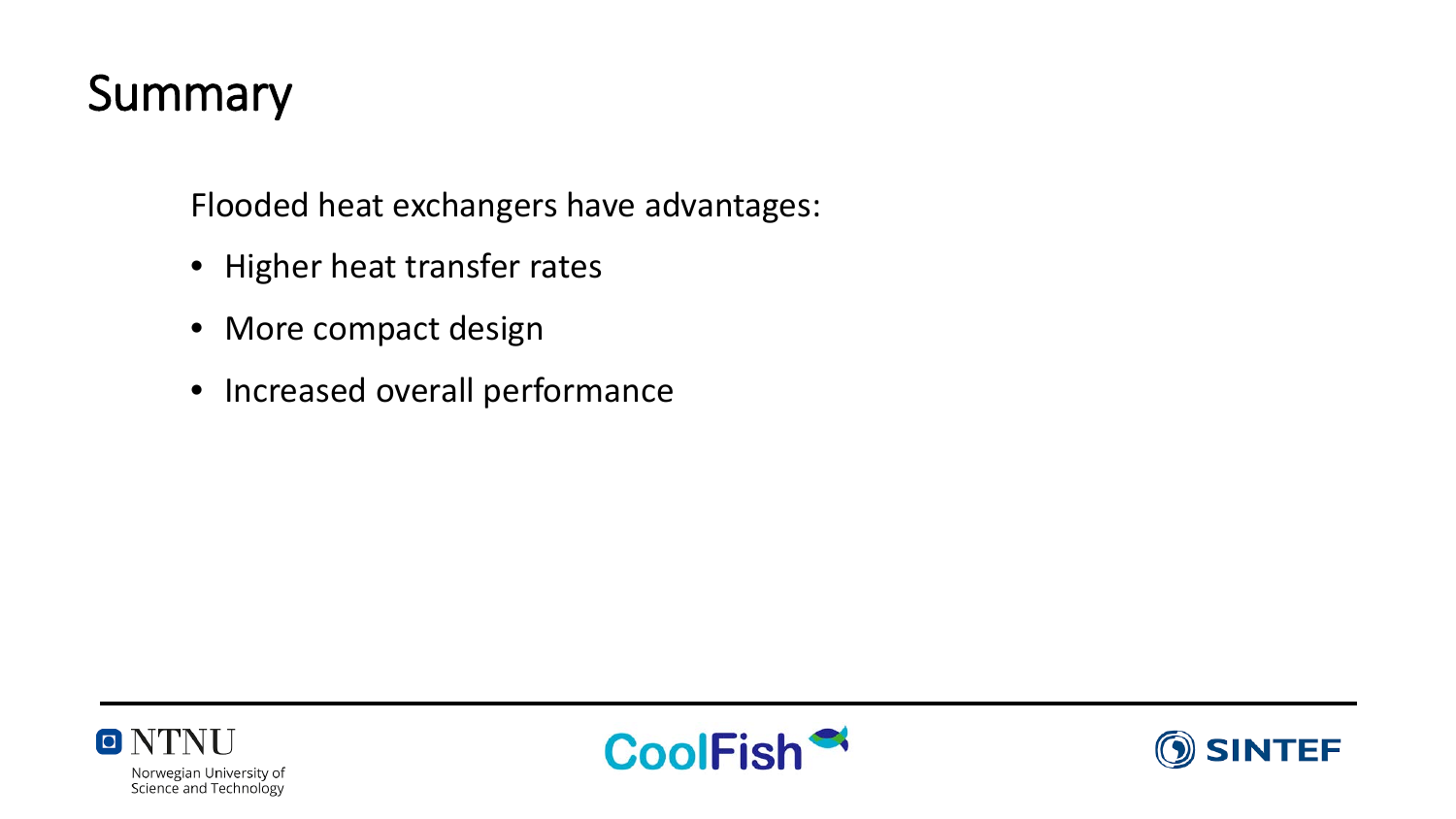### References

- 1. Cheng, L., Ribatski, G., Thome, J.R., New prediction methods for CO2 evaporation inside tubes: Part II An updated general flow boiling heat transfer model based on flow patterns, *Int J Heat Mass Transf.* (2008) 51,  $125 - 135$ .
- 2. Lorentzen, G., Evaporator design and liquid feed regulation, *Bull HR, Annexe 1958-2 Moscow* (1958) 235-256





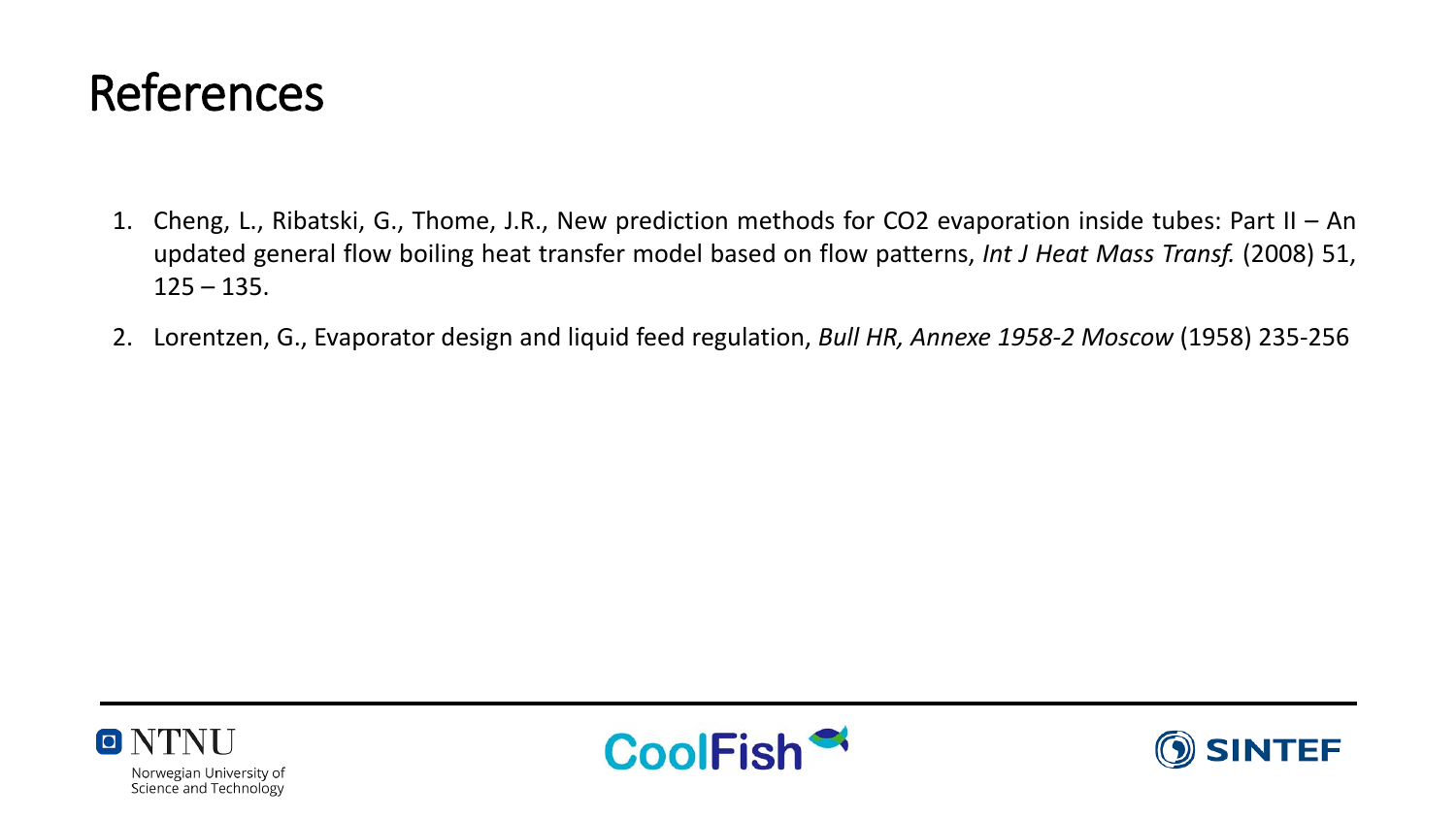# Thank You / Tusen takk





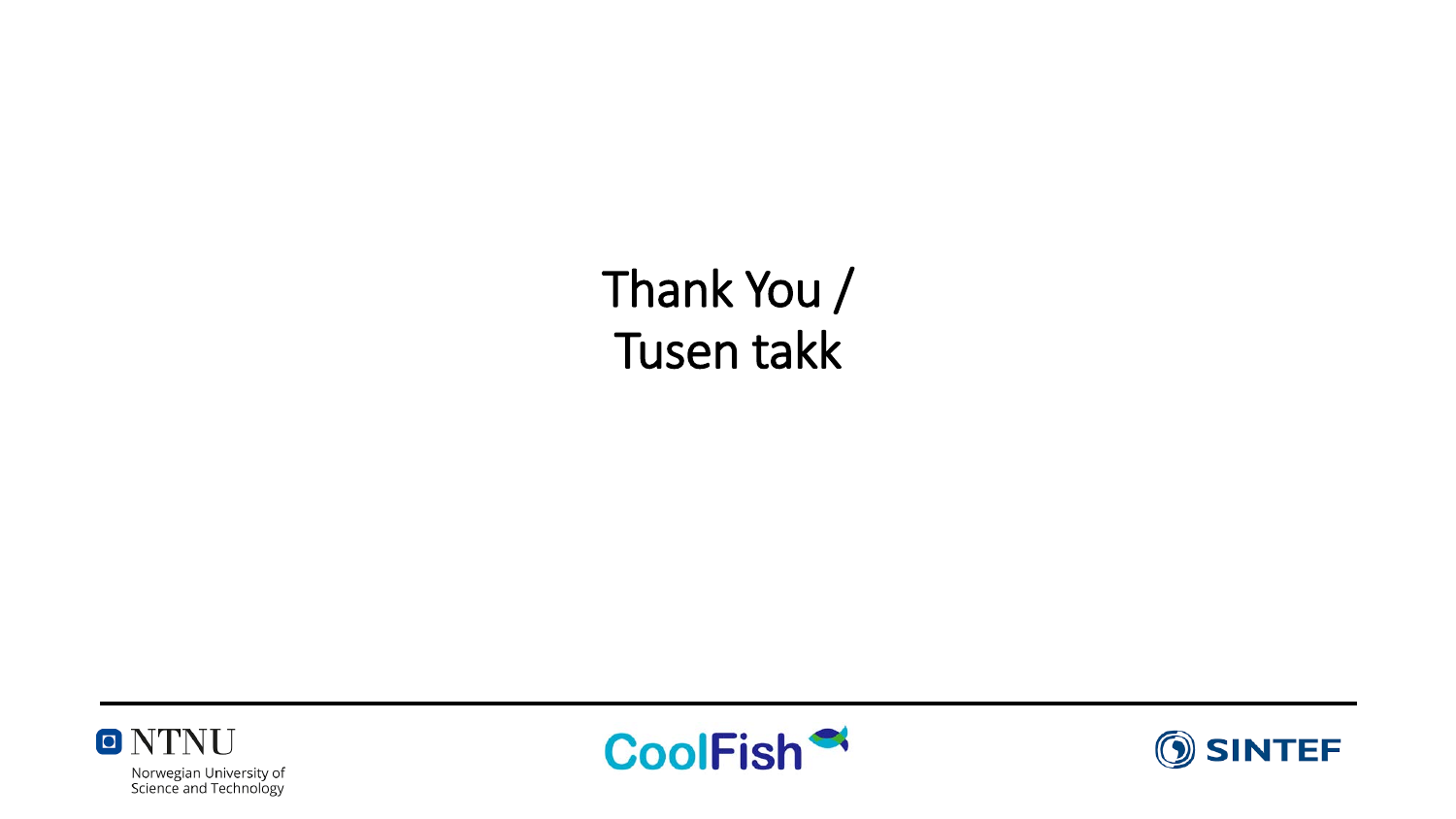





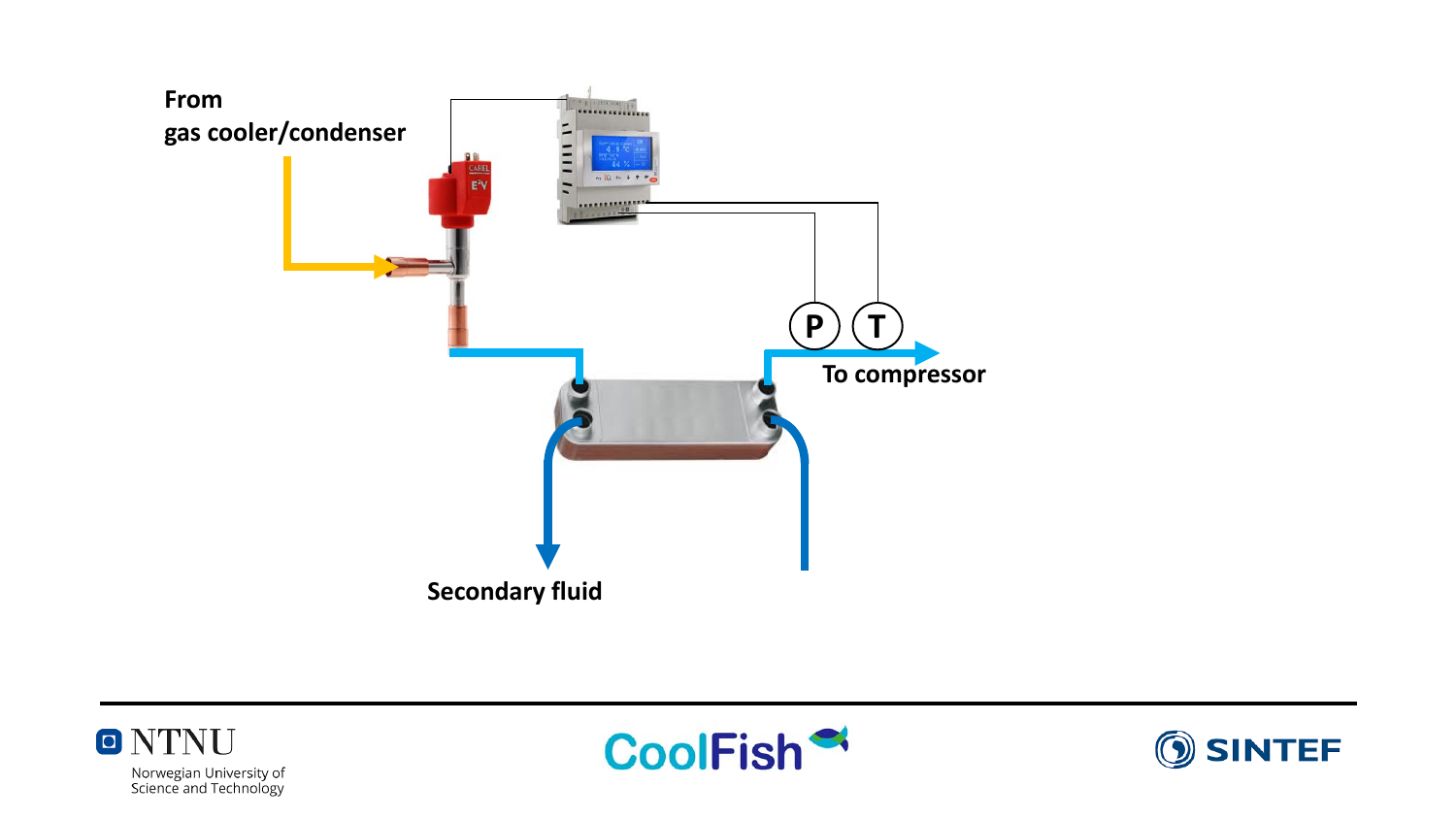

**CoolFish<sup>a</sup>** 



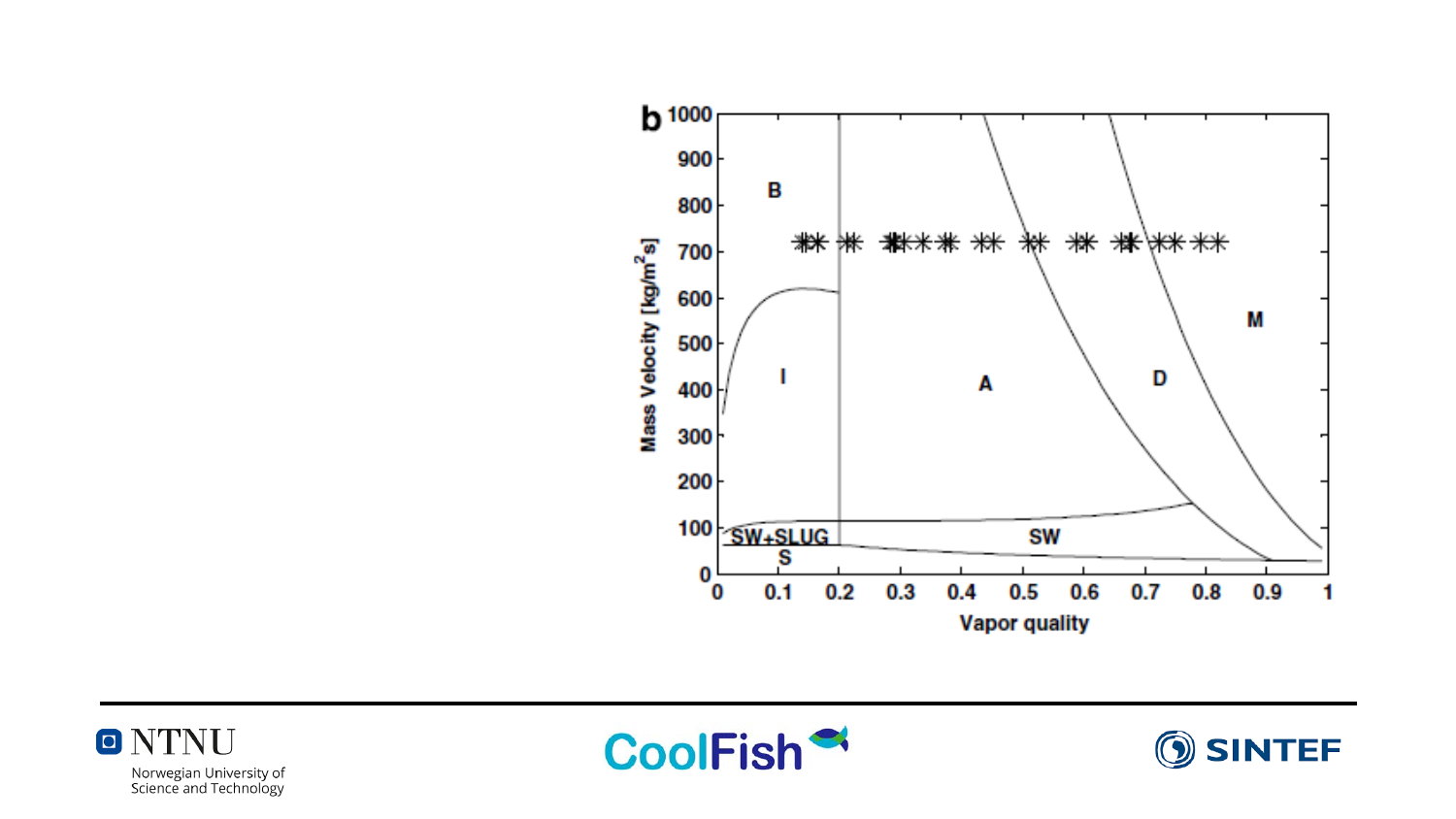

O NTNU Norwegian University of<br>Science and Technology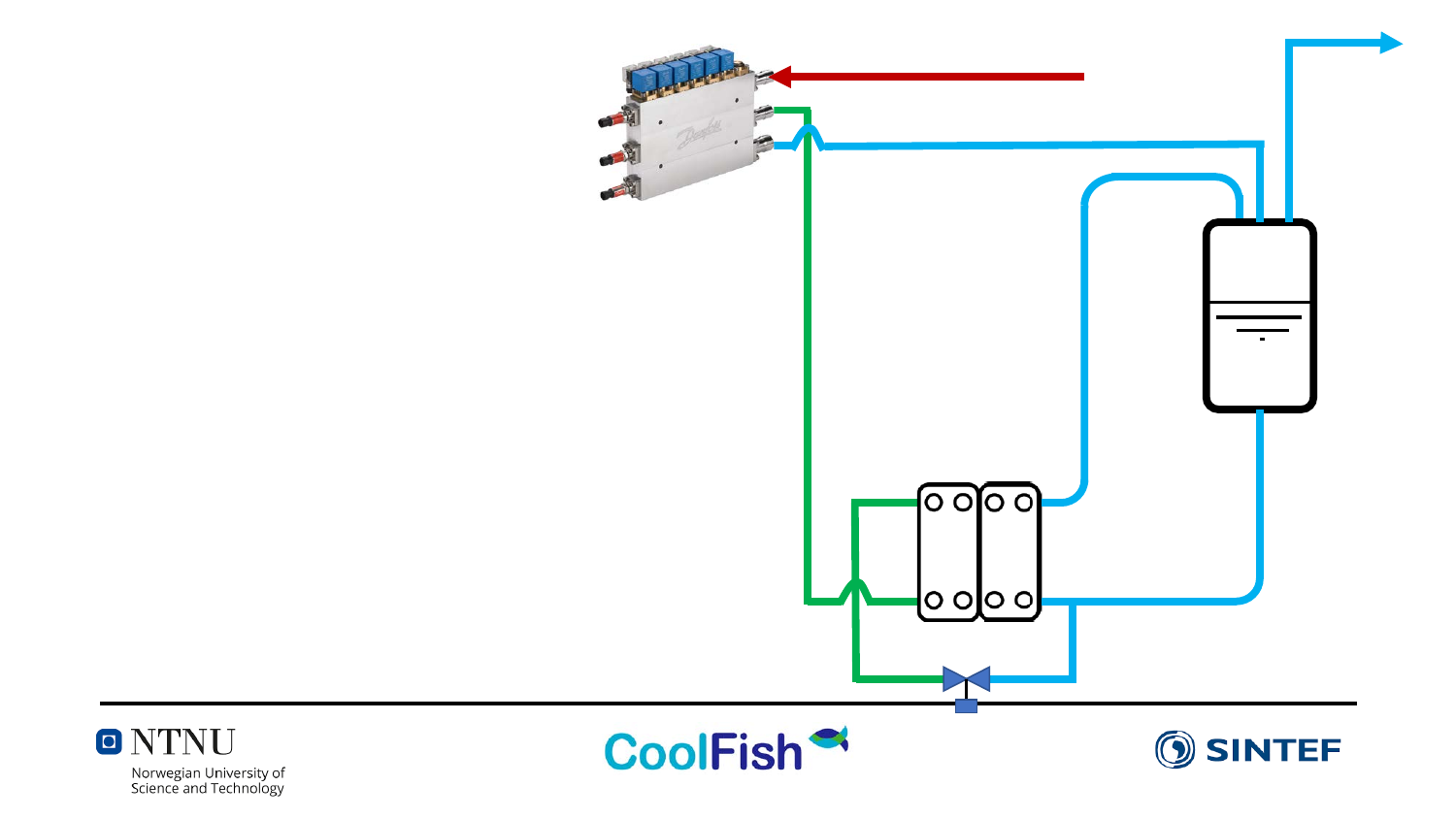





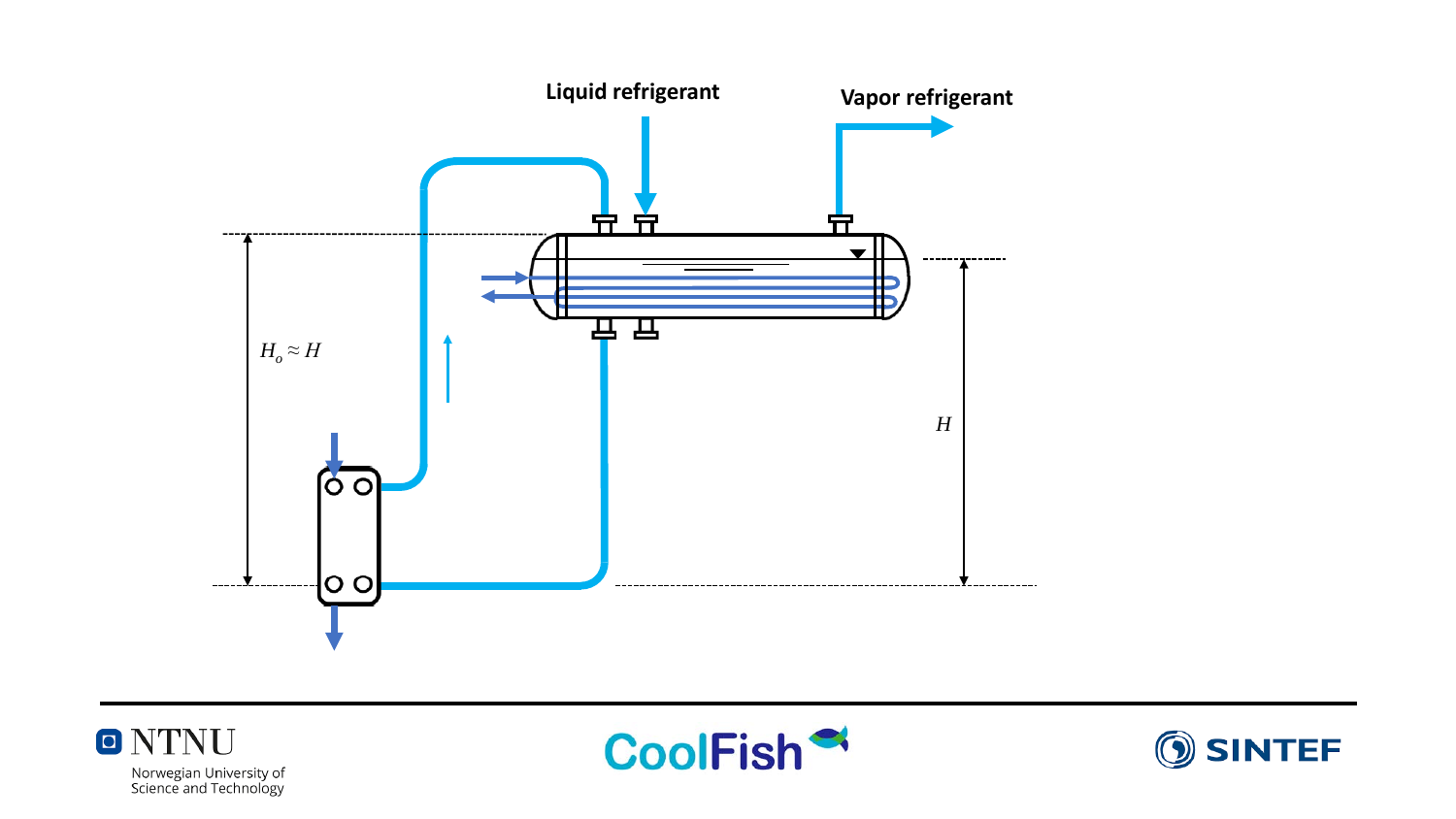





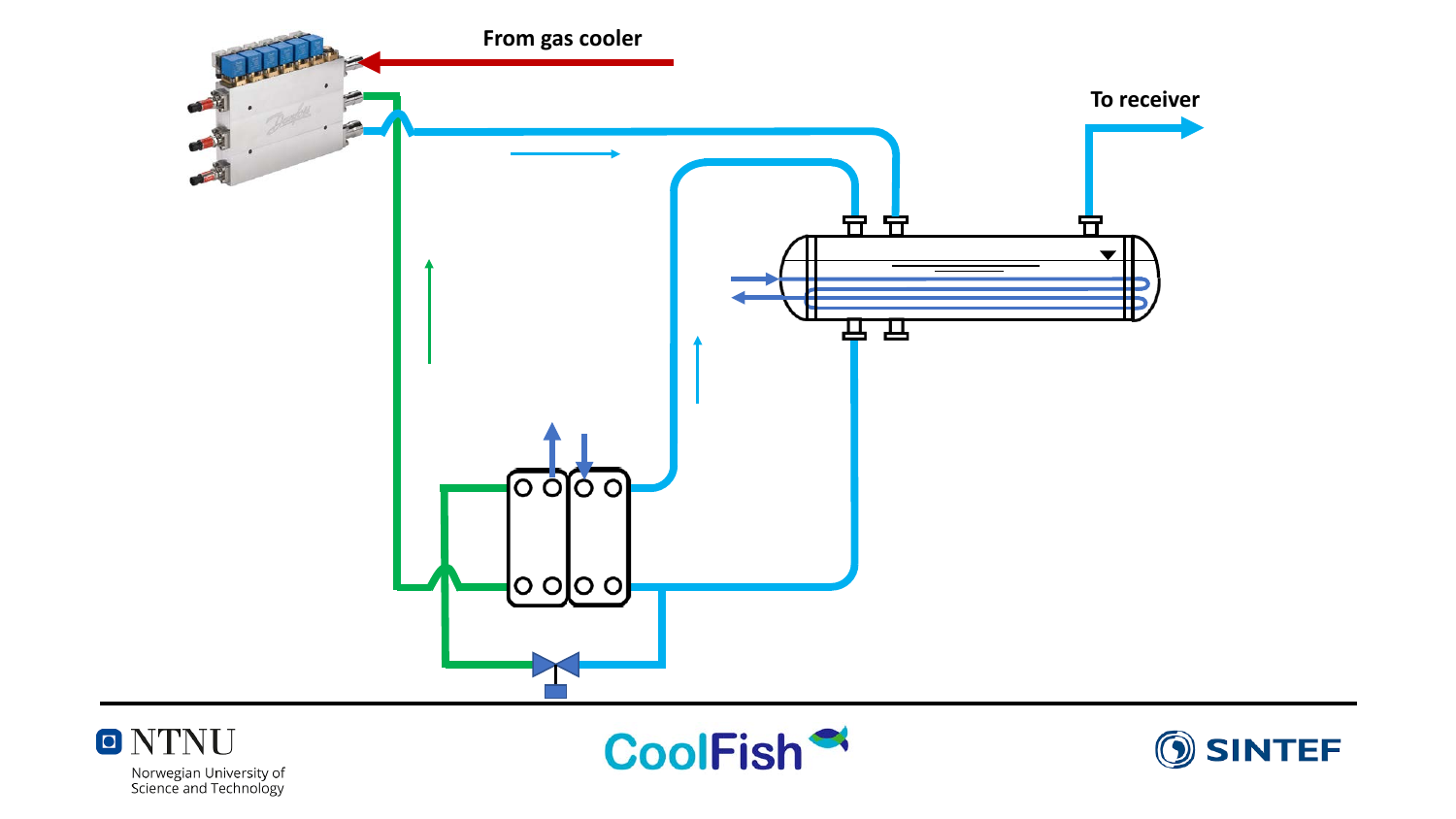